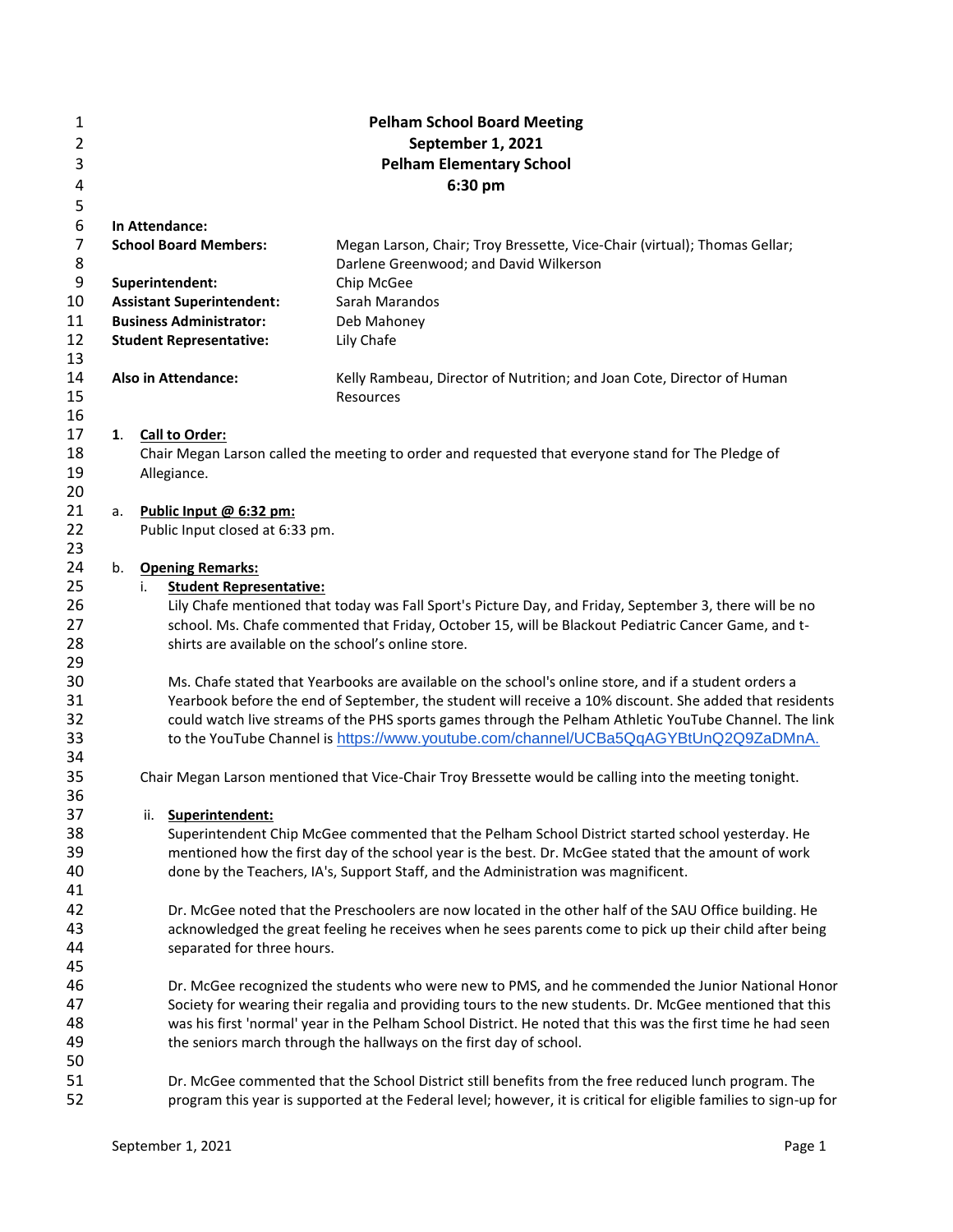the program. He noted that there are many nutritional programs available to families, but the State of New Hampshire funding is based on the percentage of students that have signed up for free and reduced lunch. 

**2. Presentations:**

- **a.** No Presentations
- **3. Main Issues / Policy Updates:**
- **a. The Fiscal Year 2023 Budget Presentation:**

 Business Administrator Deb Mahoney mentioned the School Board would review the FY23 Nutritional Services and Equipment Replacement Plan, SAU, School Board, Curriculum, and Transportation Budget Proposals.

- **i.** Nutrition Services and Equipment Replacement Plan by Director of Nutrition Kelly Rambeau
- 1. 3100 DW Food Service Operations

 Line 430 for Repairs and Maintenance has a requested budget of \$4,750, a decrease of \$2,950 because the new truck will need fewer repairs. Line 446 for Rental/Lease Software has a requested budget of \$9,895, an increase of \$895 for a new POS system. Line 550 for Printing has a requested budget of \$500, a decrease of \$1,000 because the printing will be done in-house. Line 580 for Travel and Mileage has a requested budget of \$3,000, an increase of \$300. Last year the amount was decreased because of Covid-19.

 Line 610 for Supplies has a requested budget of \$3,500, a decrease of \$3,000. Line 630 for Food has a requested budget of \$4,148, an increase of \$148 for inflation. Line 631 for USDA Commodities has a requested budget of \$62,892, an increase of \$2,244 for inflation. The total decrease for DW Food 77 Service Operations is \$3,363.

2. 3100 – PES Food Service Operations

 Line 610 for Supplies has a requested budget of \$15,300, an increase of \$300 for inflation. Line 630 81 for Food has a requested budget of \$114,070, an increase of \$4,070. Line 738 for Equipment Replacement has not made a budget request, a decrease of \$10,000 because of the replacement plan 83 for PES. The total decrease for PES Food Service Operations is \$5,630.

 Line 610 for Supplies has a requested budget of \$16,730, an increase of \$5,230. Line 630 for Food has a requested budget of \$127,676, an increase of \$4,556. Line 738 for Equipment Replacement has not 87 made a budget request which creates a decrease of \$10,000. The total decrease for PMS Food Service Operations is \$214.

3. 3100 – PMS Food Service Operations

 Line 610 for Supplies has a requested budget of \$16,730, an increase of \$5,230 for smallware replacement and PMS supplies. Line 630 for Food has a requested budget of \$127,676, an increase of \$4,556 for inflation. Line 738 for Equipment Replacement has not made a budget request, decreasing \$10,000 for the five-year equipment plan. The total decrease for PMS Food Service Operations is 95 \$214.

- 97 Tom Gellar questioned if Ms. Rambeau created her budget proposal by calculating 43 fewer students enrolled at PMS. Ms. Rambeau mentioned that they were very excited to get a new kitchen, and she budgeted based on providing more food options.
- Troy Bressette asked what gave rise to the software change, and were there issues that needed to be addressed in our efficiencies? Ms. Rambeau stated that they currently have a non-web-based program, and most companies are going to web-based programs. She added that the School District would save money because they will not hire a company to host their server.
-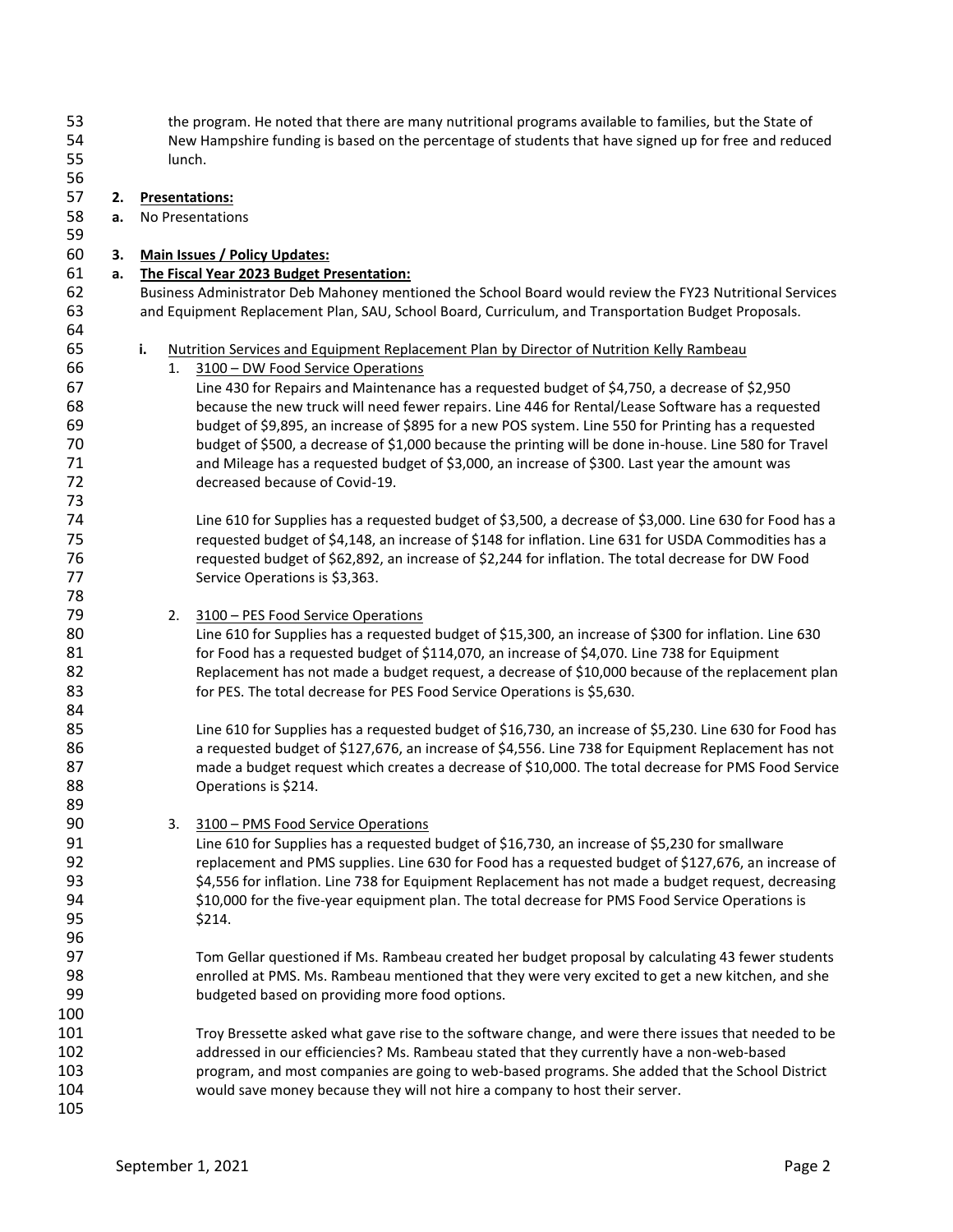| 106 |     | 4. 3100 - PHS Food Service Operations                                                                       |
|-----|-----|-------------------------------------------------------------------------------------------------------------|
| 107 |     | Line 430 for Repairs and Maintenance has a requested budget of \$3,000, a decrease of \$500 because         |
| 108 |     | of the aging of the equipment. Line 610 for Supplies has a requested budget of \$15,280, an increase        |
| 109 |     | of \$388 for inflation. Line 630 for Food has a requested budget of \$176,290, an increase of \$6,290 for   |
| 110 |     | inflation. The total increase for PHS Food Service Operations is \$7,178.                                   |
| 111 |     |                                                                                                             |
| 112 |     | Ms. Mahoney mentioned that she would provide the five-year equipment plan to the School Board. She          |
| 113 |     | stated that she was unable to get the plan into tonight's packet.                                           |
| 114 |     |                                                                                                             |
| 115 |     | Chair Megan Larson asked how the free meals this year will affect the budget overall? Ms. Rambeau           |
| 116 |     |                                                                                                             |
| 117 |     | stated that the program the District ran through the USDA had specific reimbursement rates. This year the   |
|     |     | USDA is running SSFP, and the reimbursement rate for this program is about a \$0.75 to \$0.90 difference.   |
| 118 |     | Ms. Rambeau added that the free lunch program requires students to have a fruit or vegetable.               |
| 119 |     |                                                                                                             |
| 120 |     | Ms. Larson asked if a student at PHS received a lunch today, but did not take a fruit or vegetable, did the |
| 121 |     | parent pay for the meal? Ms. Rambeau confirmed that to get the free lunch, the student must take a fruit    |
| 122 |     | or vegetable.                                                                                               |
| 123 |     |                                                                                                             |
| 124 |     | David Wilkerson asked if Ms. Rambeau knew how many students were ordering a la carte without getting        |
| 125 |     | a fruit or vegetable? Ms. Rambeau stated that the staff tries to encourage the students to go back and get  |
| 126 |     | a fruit or vegetable and that fruit juice counts as a fruit.                                                |
| 127 |     |                                                                                                             |
| 128 | ii. | <b>SAU</b>                                                                                                  |
| 129 |     | Superintendent Chip McGee mentioned that the Superintendent Services Budget is pretty simple.               |
| 130 |     |                                                                                                             |
| 131 |     | 2321 - Superintendent Services<br>1.                                                                        |
| 132 |     | Line 644 for Publications has a requested budget of \$378, an increase of \$178 for the Eagle-Tribune,      |
| 133 |     |                                                                                                             |
|     |     | and the Main Idea subscription. Line 890 for Miscellaneous has a requested budget of \$43,283, an           |
| 134 |     | increase of \$1,850 for a luncheon for the staff. The total increase for Superintendent Services is         |
| 135 |     | \$2,028.                                                                                                    |
| 136 |     |                                                                                                             |
| 137 |     | Assistant Superintendent Sarah Marandos asked what the \$6000 under line 330 was? Ms. Mahoney               |
| 138 |     | mentioned that \$6000 was for website hosting, application licensing, and ADA Compliance.                   |
| 139 |     |                                                                                                             |
| 140 |     | DW 2510 - Business/Finance Services<br>2.                                                                   |
| 141 |     | Line 446 for Rental/Lease Software has a requested budget of \$10,167, an increase of \$2,400 for the       |
| 142 |     | School Messenger Service, Zoom Service, and PandaDoc. Line 650 for Software has a requested                 |
| 143 |     | budget of \$4,712, which is an increase of \$1,295 to cover the total cost of the software. Line 810 for    |
| 144 |     | Dues and Fees has a requested budget of \$1,284, an increase of \$1,284 for fraud mitigation. Line 890      |
| 145 |     | for Miscellaneous has a requested budget of \$4,144, an increase of \$81. The total increase for DW         |
| 146 |     | Business and Finance is \$5,060.                                                                            |
| 147 |     |                                                                                                             |
| 148 |     | The Board discussed how The School District would use Zoom. Dr. McGee noted that Zoom would be used         |
| 149 |     | for more significant events and not for the classrooms. Dr. Marandos mentioned that each of the ten         |
| 150 |     | Zoom users could host up to 300 people.                                                                     |
| 151 |     |                                                                                                             |
| 152 |     | Mr. Wilkerson asked how the School District decided whom to assign the usage of Zoom? Dr. Marandos          |
| 153 |     | said that currently, she and Dr. McGee were the only people handling Zoom. She noted that Athletic          |
| 154 |     | Director Todd Kress does have access to use Zoom.                                                           |
|     |     |                                                                                                             |
| 155 |     |                                                                                                             |
| 156 |     |                                                                                                             |
| 157 |     |                                                                                                             |
| 158 |     |                                                                                                             |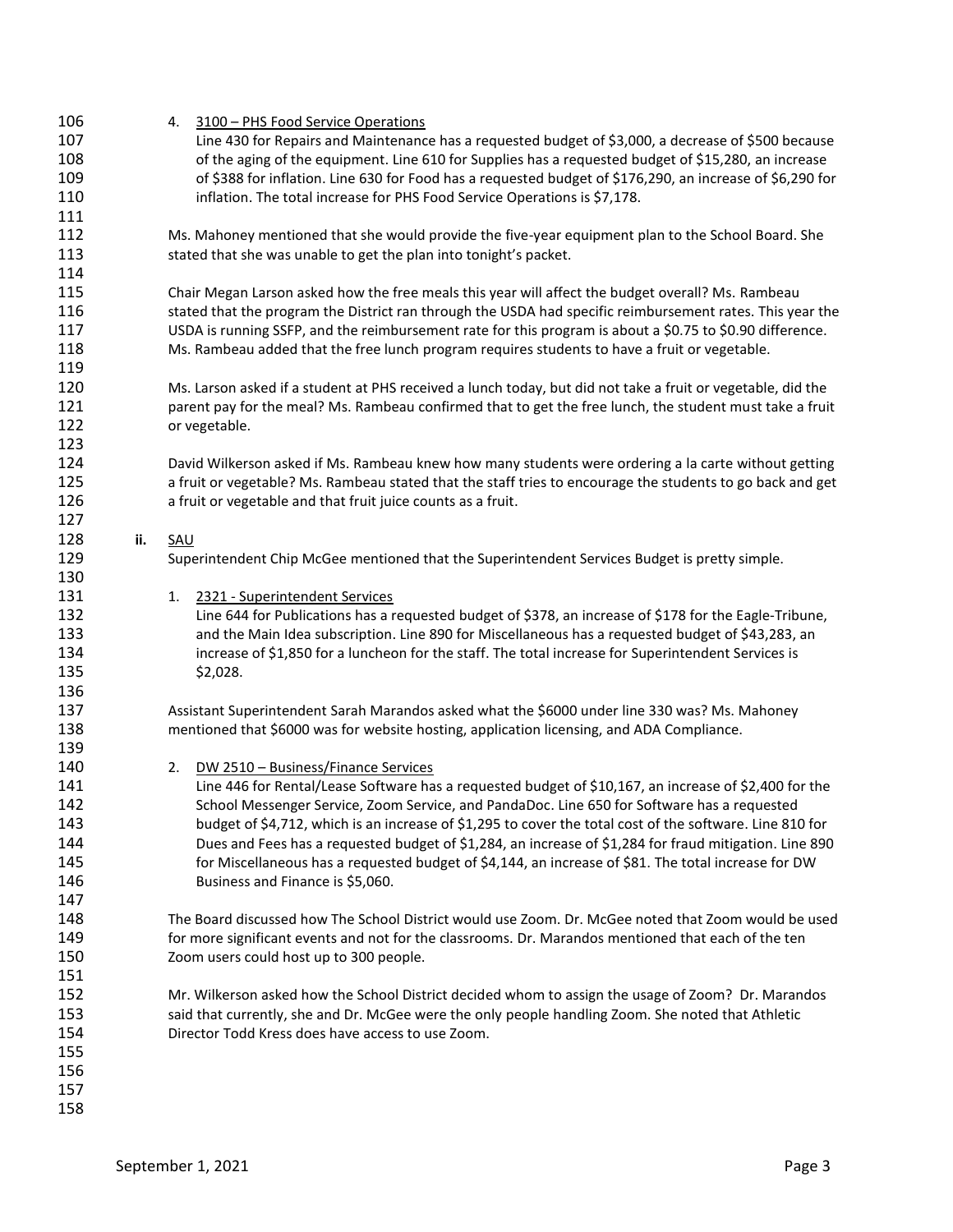| 159 |      | 3. 2510 - Business/Finance Services                                                                              |  |  |  |  |  |  |
|-----|------|------------------------------------------------------------------------------------------------------------------|--|--|--|--|--|--|
| 160 |      | Line 130 for Overtime Salaries has a requested budget of \$1,000, which is an increase of \$250 to align         |  |  |  |  |  |  |
| 161 |      | with the Financial Staff's needs. Line 275 for Workshops Non-Union has a requested budget of                     |  |  |  |  |  |  |
| 162 |      | \$6,075, which increases by \$250 for eFinance workshops. Line 330 for Professional Services has a               |  |  |  |  |  |  |
| 163 |      | requested budget of \$5,300, a decrease of \$2,100. Line 446 for Rental/Lease Software has a                     |  |  |  |  |  |  |
| 164 |      | requested budget of \$45,400, a decrease of \$1,411.20.                                                          |  |  |  |  |  |  |
|     |      |                                                                                                                  |  |  |  |  |  |  |
| 165 |      |                                                                                                                  |  |  |  |  |  |  |
| 166 |      | Line 580 for Travel and Mileage has a requested budget of \$4,600, an increase of \$300 for national             |  |  |  |  |  |  |
| 167 |      | conferences. Line 610 for Supplies has a requested budget of \$6,000, a decrease of \$300. Line 810 for          |  |  |  |  |  |  |
| 168 |      | Dues and Fees has a requested budget of \$2,403, an increases of \$158 to align with expenses. The               |  |  |  |  |  |  |
| 169 |      | total decrease for Business/Finance Services is \$2,853.                                                         |  |  |  |  |  |  |
| 170 |      |                                                                                                                  |  |  |  |  |  |  |
| 171 |      | Mr. Bressette asked what an example of supplies-related spending for the JLMC is? Ms. Mahoney                    |  |  |  |  |  |  |
| 172 |      | mentioned that the funds support whatever the JLMC might recommend for improving the School                      |  |  |  |  |  |  |
| 173 |      | District's safety. She noted that the last time the budget was used was when they funded the backpacks           |  |  |  |  |  |  |
| 174 |      | for PHS.                                                                                                         |  |  |  |  |  |  |
| 175 |      |                                                                                                                  |  |  |  |  |  |  |
| 176 |      | Director of Human Resources Joan Cote presented the proposed budget for Human Resources.                         |  |  |  |  |  |  |
| 177 |      |                                                                                                                  |  |  |  |  |  |  |
| 178 |      | 4. 2830 - Human Resources Staff Services                                                                         |  |  |  |  |  |  |
| 179 |      | Line 130 for Overtime Salaries has increased by \$250 to remain in compliance with anything related              |  |  |  |  |  |  |
| 180 |      | to Covid-19. Line 280 for New Hire Expenses has a requested budget of \$7,600, a decrease of \$1,500             |  |  |  |  |  |  |
| 181 |      |                                                                                                                  |  |  |  |  |  |  |
|     |      | because an expense was moved to Supplies. Line 446 for Rental/Lease Software has a requested                     |  |  |  |  |  |  |
| 182 |      | budget of \$15,375, an increase of \$1,019.28 based on the average of a three-year increase.                     |  |  |  |  |  |  |
| 183 |      |                                                                                                                  |  |  |  |  |  |  |
| 184 |      | Line 540 for Advertising has a requested budget of \$1,100, increasing by \$350. Line 580 for Travel &           |  |  |  |  |  |  |
| 185 |      | Mileage has a requested budget of \$3,500, increasing by \$300 for national conferences. Line 610 for            |  |  |  |  |  |  |
| 186 |      | Supplies has a requested budget of \$1,106.25, which increases by \$806.25 for the Danielson                     |  |  |  |  |  |  |
| 187 |      | Framework for Teaching expenses. The total increase for Human Resources Staff Services is                        |  |  |  |  |  |  |
| 188 |      | \$1,225.53.                                                                                                      |  |  |  |  |  |  |
| 189 |      |                                                                                                                  |  |  |  |  |  |  |
| 190 |      | Mr. Bressette asked about opportunities for expanding recruiting efforts, given the general shortage of          |  |  |  |  |  |  |
| 191 |      | candidates. Is there an opportunity that exists beyond what we are already budgeting? Ms. Cote stated            |  |  |  |  |  |  |
| 192 |      | that the District already uses applicant tracking, a frontline tool that interfaces with the District's website. |  |  |  |  |  |  |
| 193 |      | She noted that the District also uses www.edjobsnh.com, www.indeed.com, and                                      |  |  |  |  |  |  |
| 194 |      | www.joinhandshake.com.                                                                                           |  |  |  |  |  |  |
| 195 |      |                                                                                                                  |  |  |  |  |  |  |
| 196 |      | Mr. Bressette then asked if more resources were allotted for the recruitment efforts, would they be put          |  |  |  |  |  |  |
| 197 |      | to good use? Ms. Cote mentioned that she was unsure how to answer the question because the Pelham                |  |  |  |  |  |  |
| 198 |      | School District, similar to other School Districts, is seeing an employee shortage. Ms. Cote added that she      |  |  |  |  |  |  |
|     |      |                                                                                                                  |  |  |  |  |  |  |
| 199 |      | was unsure if additional spending would result in viable candidates.                                             |  |  |  |  |  |  |
| 200 |      |                                                                                                                  |  |  |  |  |  |  |
| 201 | iii. | <b>School Board</b>                                                                                              |  |  |  |  |  |  |
| 202 |      | 1. 2311 - School Board Services                                                                                  |  |  |  |  |  |  |
| 203 |      | Line 540 for Advertising has a requested budget of \$2000, which increases by \$500. Line 550 for                |  |  |  |  |  |  |
| 204 |      | Printing has a requested budget of \$2,000, which increases by \$650. The total increase for School              |  |  |  |  |  |  |
| 205 |      | Board Services is \$1,150.                                                                                       |  |  |  |  |  |  |
| 206 |      |                                                                                                                  |  |  |  |  |  |  |
| 207 |      | Ms. Larson requested that Ms. Mahoney put together what was spent out of the two line-item                       |  |  |  |  |  |  |
| 208 |      | increases and what they were for?                                                                                |  |  |  |  |  |  |
| 209 |      |                                                                                                                  |  |  |  |  |  |  |
| 210 |      | Mr. Bressette asked if Ms. Larson was referring to the voter's guide regarding the mailer for PMS?               |  |  |  |  |  |  |
| 211 |      | Ms. Larson commented that she wants to know what is included under 2311 - School Board Services.                 |  |  |  |  |  |  |
|     |      |                                                                                                                  |  |  |  |  |  |  |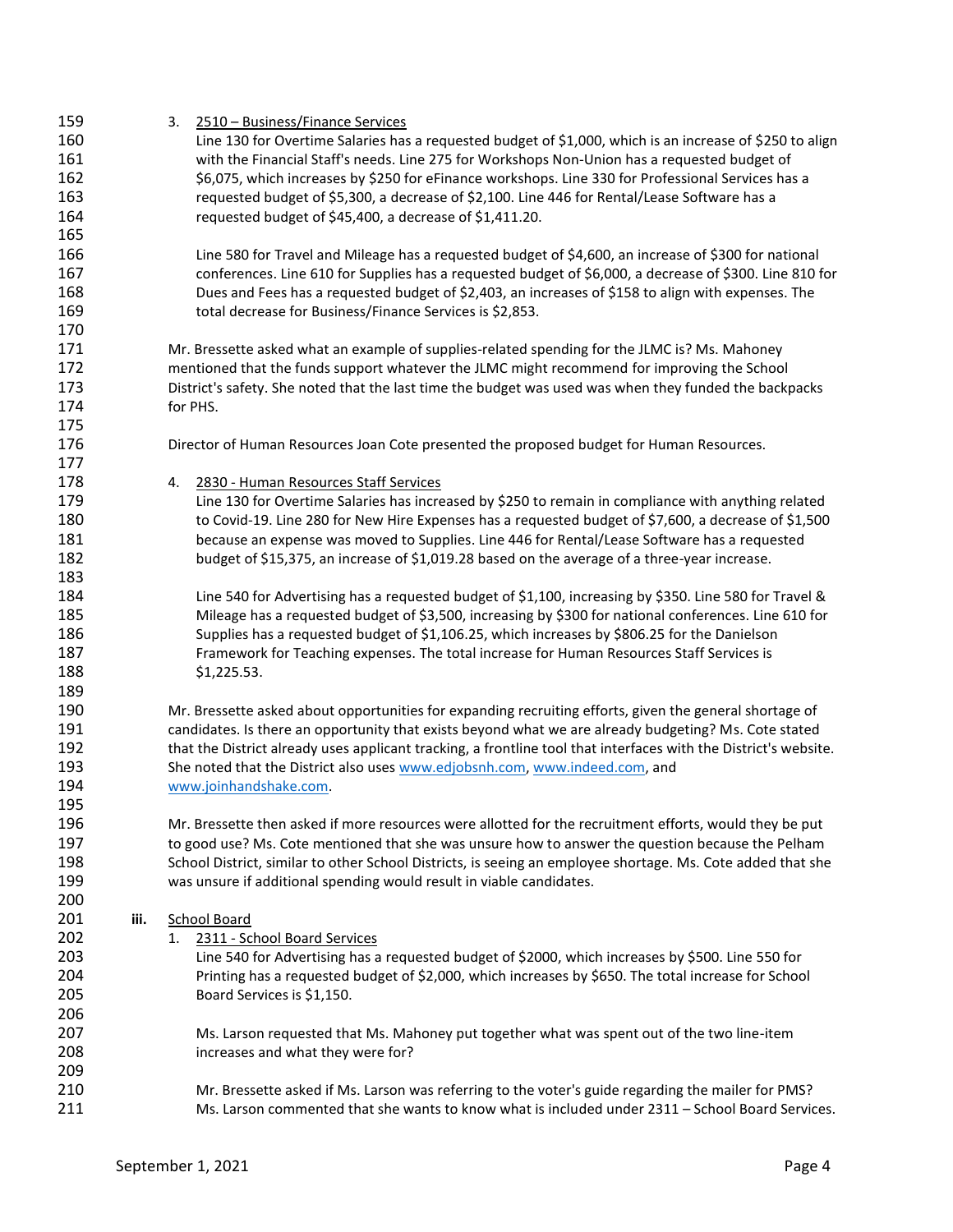| 212 |     | 2. 2313 - District Treasurer Services                                                                       |
|-----|-----|-------------------------------------------------------------------------------------------------------------|
| 213 |     | Line 580 for Travel and Mileage has a requested budget of \$200, an increase of \$100. Line 610 for         |
| 214 |     | Printing has a requested budget of \$400, which decreases by \$350. The total decrease for District         |
| 215 |     | Treasurer Services is \$250.                                                                                |
| 216 |     |                                                                                                             |
| 217 |     | Dr. McGee mentioned that he encourages new School Board Members to participate in workshops.                |
| 218 |     |                                                                                                             |
|     |     | The Board discussed where the money would come from to pay for workshops that are not free.                 |
| 219 |     |                                                                                                             |
| 220 |     | Mr. Gellar enquired if, by signing up for the NHSBA membership, the School Board members would              |
| 221 |     | not have to pay extra for the seminars. Ms. Mahoney said she would look into what was part of the           |
| 222 |     | NHSBA membership.                                                                                           |
| 223 |     |                                                                                                             |
| 224 |     | 3. 2318 - Legal Services                                                                                    |
| 225 |     | Line 335 for Legal Services has a requested budget of \$45,000, which is an increase of \$299. The total    |
| 226 |     | increase for Legal Services is \$299.                                                                       |
| 227 |     |                                                                                                             |
| 228 |     | Assistant Superintendent Sarah Marandos presented the proposed budget for the Curriculum.                   |
| 229 |     |                                                                                                             |
| 230 | iv. | Curriculum                                                                                                  |
| 231 |     | 1.<br>1100 - DW Regular Education Programs                                                                  |
|     |     |                                                                                                             |
| 232 |     | Line 446 for Rental/Lease Software has a requested budget of \$47,934, which increases by \$1,396 for       |
| 233 |     | inflation. The total increase for DW Regular Education Programs is \$1,396.                                 |
| 234 |     |                                                                                                             |
| 235 |     | Ms. Larson asked if the School District was doing the Behavior Intervention Monitoring Assessment           |
| 236 |     | System (BIMAS-2 Screener)? Dr. Marandos said that the District is implementing the BIMAS-2 Screener         |
| 237 |     | fully at PES, starting in October. The District will then pilot the system in PMS and PHS in small numbers. |
| 238 |     | Dr. Marandos notes that the same screener will be used for PES.                                             |
| 239 |     |                                                                                                             |
| 240 |     | 2210 - DW Improvement Instruction<br>2.                                                                     |
| 241 |     | Line 446 for Rental/Lease Software has a requested budget of \$7,920, which is an increase of \$670.        |
| 242 |     | Line 580 for Travel and Mileage has a requested budget of \$2,800, which is an increase of \$300 for        |
| 243 |     | national conferences. Line 810 for Dues and Fees has a Requested budget of \$2,174, which is an             |
| 244 |     | increase of \$128. The total increase for DW Improvement Instruction is \$1,098.                            |
| 245 |     |                                                                                                             |
|     |     |                                                                                                             |
| 246 |     | 2213 - DW Instruction Staff Training<br>3.                                                                  |
| 247 |     | Line 330 for Professional Services has a requested budget of \$13,000, which is an increase of \$4,500      |
| 248 |     | because of a decrease in Title funding. The total increase for DW Instruction Staff Training is \$4,500.    |
| 249 |     |                                                                                                             |
| 250 |     | Ms. Larson asked what caused the decrease in Title funding? Dr. Marandos stated that because the free       |
| 251 |     | reduced lunch applications were not filled out last year, Title 1, Title 2, and Title 4 funding were        |
| 252 |     | significantly impacted. She noted that ESSER funding had helped this year, but the funding will be a larger |
| 253 |     | issue in the future.                                                                                        |
| 254 |     |                                                                                                             |
| 255 |     | Ms. Larson suggested that the School District think of a way to encourage families to fill out the free     |
| 256 |     | reduced lunch applications. She was concerned that families would not fill out the application because      |
| 257 |     | they are already receiving free lunches.                                                                    |
| 258 |     |                                                                                                             |
| 259 |     |                                                                                                             |
|     | v.  | 2721 - Transportation                                                                                       |
| 260 |     | Ms. Mahoney mentioned that the District has 15 busses covering 180 days. She mentioned that the             |
| 261 |     | current contract for transportation would end at the end of FY22. Ms. Mahoney commented that the            |
| 262 |     | busses are aging.                                                                                           |
| 263 |     |                                                                                                             |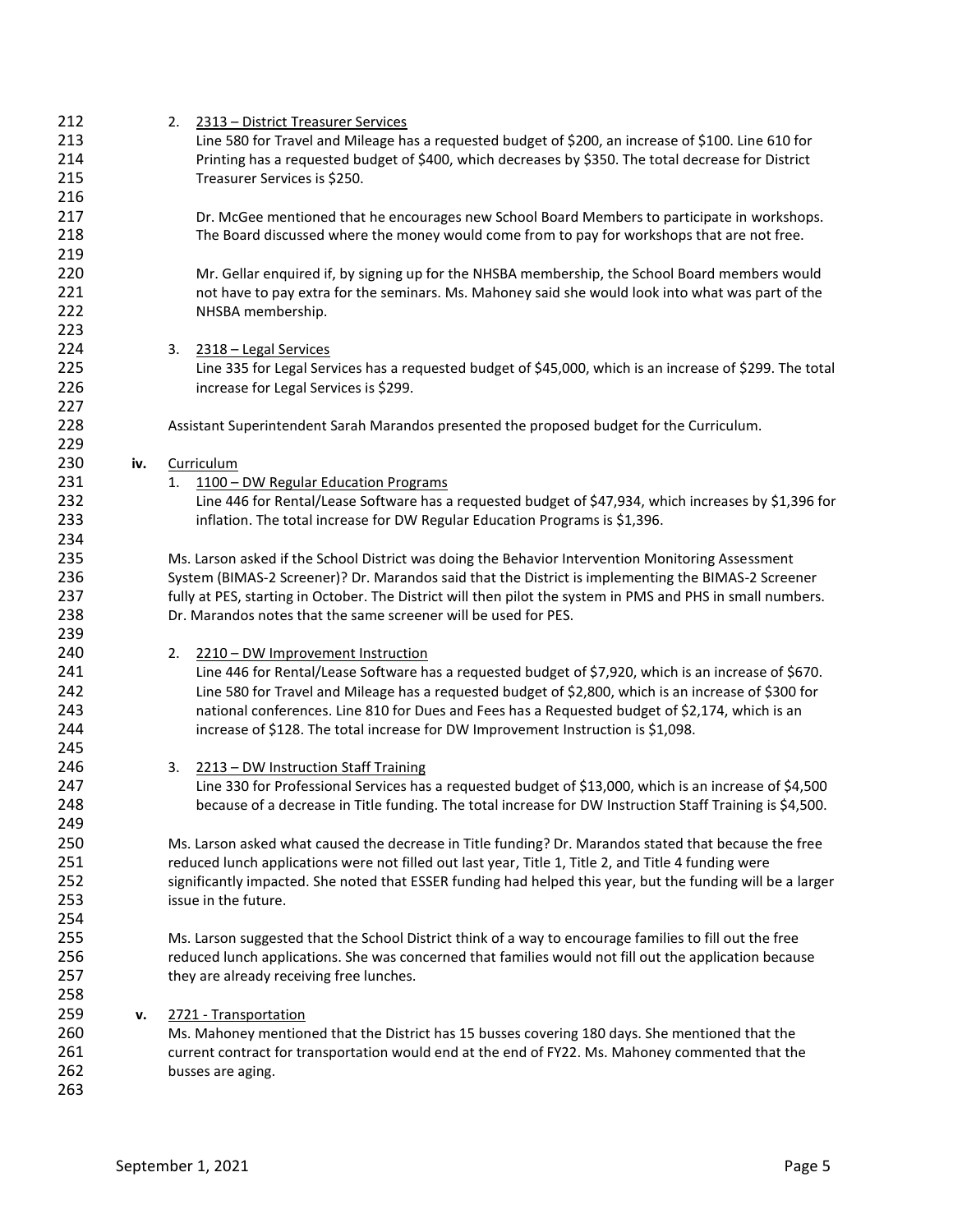- Ms. Mahoney noted that mid-day Kindergarten is running four busses. She commented that there had been good Kindergarten participation with the busses but added that not all Kindergarteners ride the bus at the beginning of the year.
- Ms. Larson asked if the expense for the four busses would go away if Full-Day Kindergarten passes in March? Dr. McGee confirmed that the four busses would not be needed if the Full-Day Kindergarten passes.

 Ms. Larson asked when the school bus contract bidding process would begin? Ms. Mahoney stated that 273 the process needs to start as soon as she can get to it. Mr. Gellar asked if the Pelham School District is currently using the 15 busses? Ms. Mahoney said that the District is not using all 15 busses because of the shortage of bus drivers. She noted that there are a couple of people being trained to drive a school bus.

277 Dr. McGee mentioned that masks are required on all busses because of Federal rules. He noted that the bus runs are currently longer and fuller than he would like. Ms. Mahoney mentioned that contractually the bus runs are not to exceed 45 minutes.

 Mr. Gellar asked if Dr. McGee had seen a significant increase in the number of students being dropped off 282 by parents? Dr. McGee stated that compared to last year, this year had seen a decrease in students being dropped off by parents and increased bus riders.

The FY23 requested budget for Transportation is \$1,330,283, which is an increase of \$124,564.

## **b. Opening of School and Pandemic Response:**

## **i. Hillsborough County (excluding Nashua)**

 Superintendent Chip McGee commented that virtually all the students in Pelham are in-school for face-to face instruction. He noted that the top priority is to make sure the students reconnect to teachers, school, and each other. Dr. McGee mentioned that he could get the on-site PCR Testing Clinic posted and available for families to sign-up. 

Dr. McGee commented that with regards to Covid-19, he is looking at two levels. The two levels are:

- 295 1. Level of Community Transmission
- 2. Level of School Impact

 The Level of Community Transmission remains 'Substantial,' and the Level of School Impact remains 'Low.' He noted that the rule is that anyone within three feet of another person, for more than an incidental amount of time, must wear a mask. Otherwise, masks are not required, and this refers to the whole District.

 Dr. McGee said that the on-site PCR Testing is an additional mitigation tool and very valuable. He noted that there is no cost to the family or the District. The State of New Hampshire funds the PCR Testing through Federal funds. ConvenientMD and not the School District will perform the swabbing. The priority will go to the students who are under the age of 12 because these students do not have access to vaccinations. Dr. McGee added that the interscholastic athletes would also be prioritized because of their contact with students from another District.

 The on-site PCR Testing will occur on Wednesday afternoons in the PES cafeteria. The District was only able to give families one day to sign up for the testing because of listing and scheduling. Dr. McGee commented that students under the age of 12 would have the option to have the test done during the school day.

- 
- 
-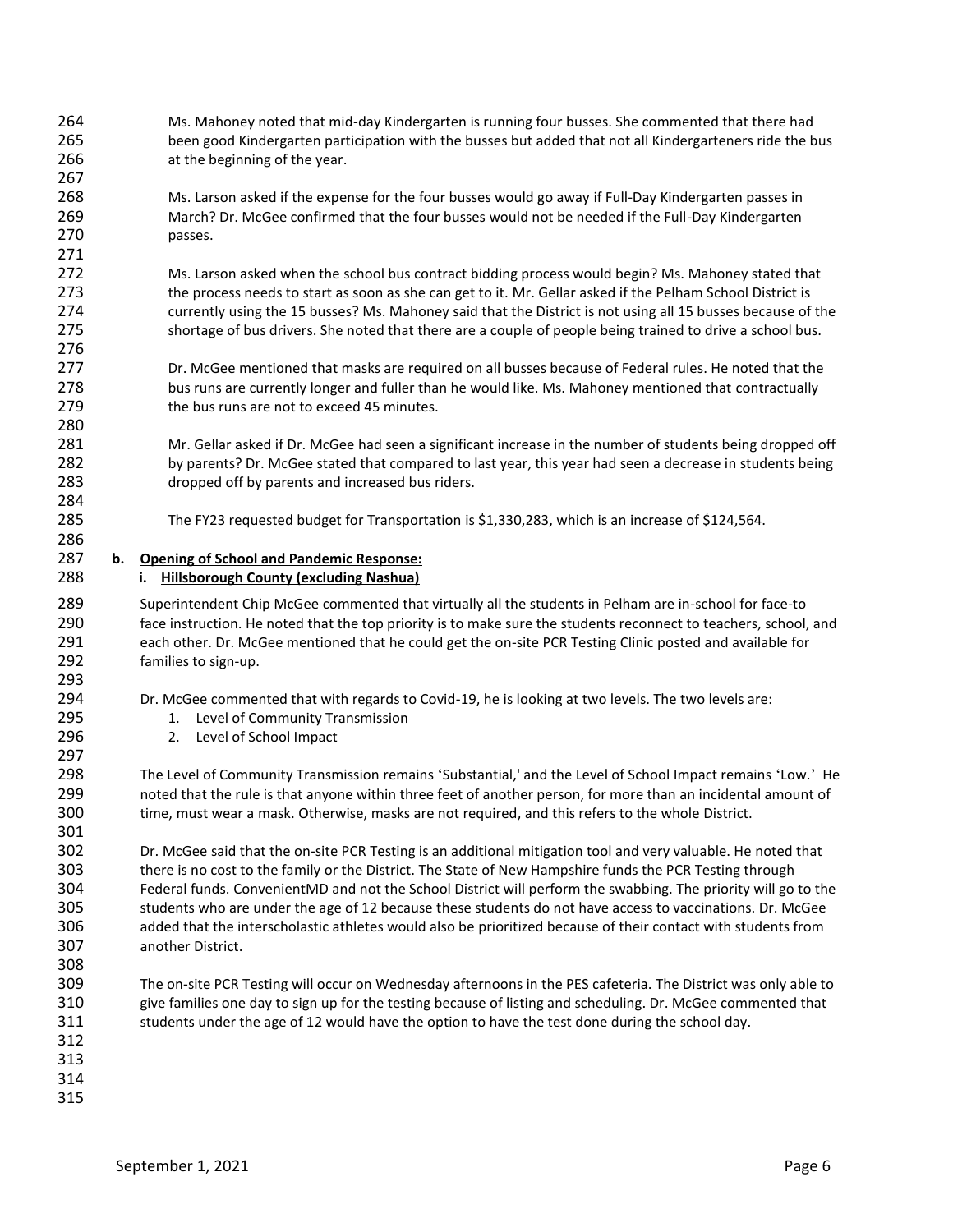# **i. Hillsborough County**

 The Covid-19 PCR test positivity as a 7-day average was 6.3% (Moderate) on August 18 and was 6.5% (Moderate) on September 1. The number of new infections per 100,000 population for the prior 14 days was 182 (Substantial) on August 18 and was 270 (Substantial) on September 1.

## **ii. Town of Pelham**

 The Covid-19 PCR test positivity as a 7-day average was 8.7% (Moderate) on August 18 and was 8.7% (Moderate) on September 1. The number of new infections per 100,000 population for the prior 14 days was 276 (Substantial) on August 18 and was 473 (Substantial) on September 1.

## **iii. Level of School Impact**

 The next metric that Dr. McGee reviewed was the Level of School Impact. Dr. McGee mentioned that the transmission within schools on August 18 was 'Low' and was 'Low' on September 1. He noted that the level of student absenteeism is 4.6% (Low) on September 1. The staff capacity on August 18 was considered 'Normal' and was considered 'Normal' on September 1.

## **iv. Transmission Within Schools**

 Dr. McGee mentioned that he has sent out several emails to the community regarding Covid-19. He noted that five students tested positive for Covid-19 during the first three days of school. Dr. McGee commented that he has spoken with the Administration, School Nurses, and NH-DHHS today about whether this was a cluster or an outbreak. The consensus was, at this time, it is neither a cluster nor an outbreak.

## Dr. McGee said that he provided the definition of 'clusters' and 'outbreaks' within the School Board packets.

## **v. The Big Seven**

The District will continue to follow the big seven mitigation steps:

- a. Masks
- b. Distancing
- c. Hand Sanitation
- d. Screening
- e. Ventilation
- f. Vaccines
- g. PCR Testing

 Ms. Greenwood asked what happens to the other students in a classroom if a student from that classroom has a positive case of Covid-19? Dr. McGee said, this year, anyone who was in close contact would be told to self- observe. The families would be provided the 'Self-Observation Guide for People Exposed to COVID-19.' The District contacts everyone affected by email and requests that they self-observe. Dr. McGee then contacts everyone in the District to provide an update.

 Ms. Larson mentioned that students are excluded from in-school learning if someone in their household has Covid-19 and the student is not unvaccinated. This guidance comes from the NH-DHHS.

 Mr. Wilkerson mentioned that an adult and a number of students have been in the school building and have subsequently tested positive for Covid-19. He requested confirmation that the District is in a window of approximately two weeks to see if the District's mitigation is effective. Dr. McGee confirmed that Mr. Wilkerson was correct.

 Mr. Wilkerson mentioned that the PCR Testing begins on Wednesday, September 8. He wanted to know if the District has a threshold of participation that validates the PCR Testing as a mitigation step? Dr. McGee stated that he had asked that question, and there are no definitive answers, but he will continue to ask. He noted that the NH-DHHS has said that an 80% percent vaccination threshold would allow the District flexibility with masks.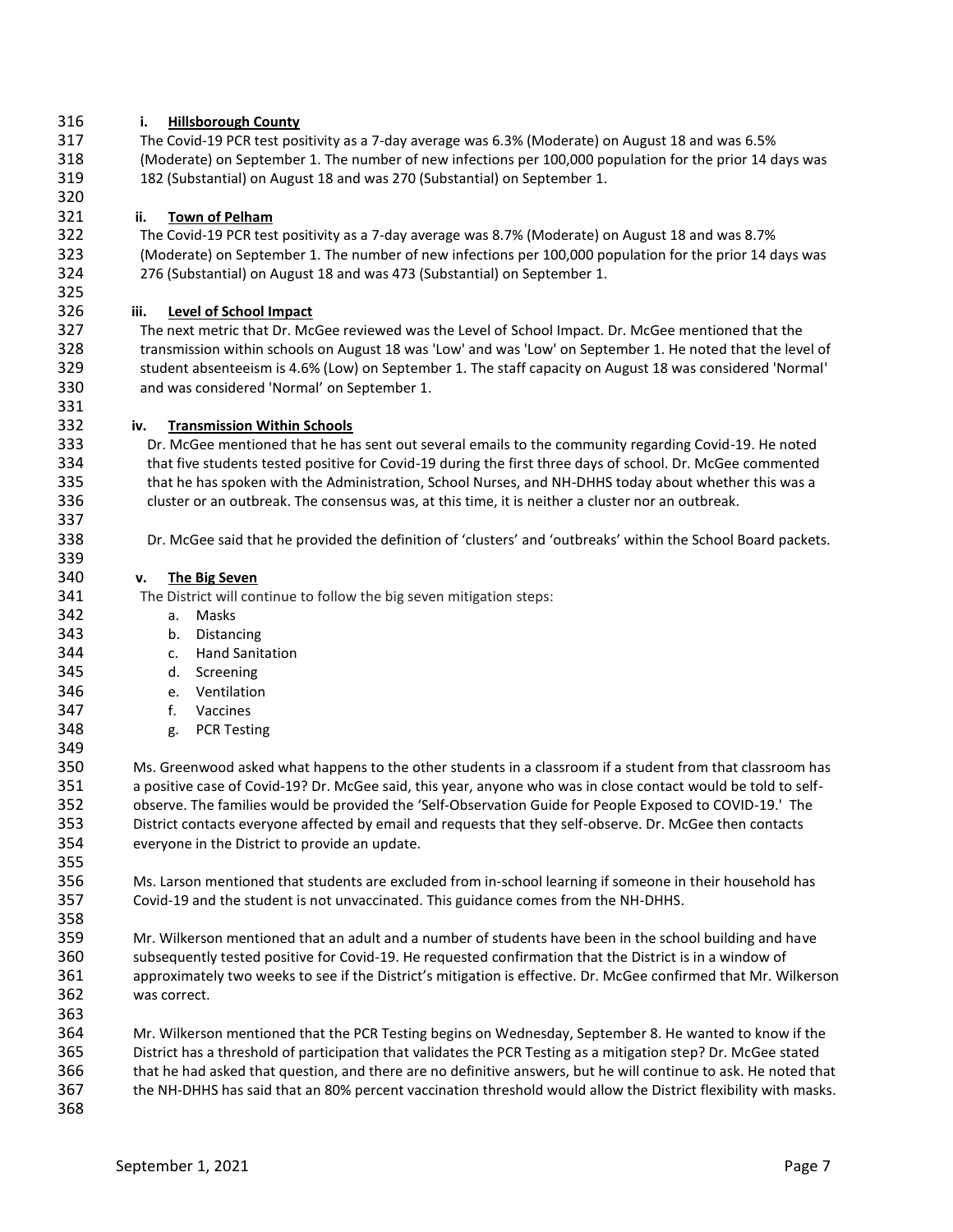- Mr. Wilkerson asked when a student is excluded, what provisions have been made to ensure continuity of instructional delivery to those students. Dr. McGee said that the educational content and assignments are available online. Currently, the School District is not able to use Zoom in the classroom.
- Mr. Wilkerson asked if the School District knew of any excluded students that lacked adequate network access and what channels are available to these students who may not understand the assignment? Dr. McGee stated that the District does have the resources available to help students who have issues with network access.
- Excluded students can contact the teacher and ask for additional help if needed. Dr. Marandos stated that the
- School District worked through District Social Worker Amy Wales last year to identify families who do not have access to the internet.
- 

- Mr. Wilkerson asked what the plans are to reintegrate students who have been excluded from school for up to three weeks? Dr. McGee mentioned that every case is unique, and the District has high-level professionals who can help the students.
- Mr. Gellar asked what happens after the registration for PCR Testing closes and families decide they want to take advantage of the testing? Dr. McGee said he intends to keep the enrollment open but acknowledged that the District has not figured out how to do this. He noted that if families do not register now, it could take two to 387 three weeks from when they register to get tested.
- Ms. Larson asked if there was a cluster or outbreak in PES, would Dr. McGee make the entire District wear masks? Dr. McGee commented that his intention is to mask as few students as possible. He would mask the smallest possible unit that Public Health Officials say is okay.
- **c. Pelham Memorial School Project Update:**
- Superintendent Chip McGee presented the School Board with a new presentation of the Memorial School Renovation. There are five phases to the reconstruction of PMS. The five phases are:
- 396 i. Phase Construct all additions, temporary drop-off, and relocate the portables.
- a. Site work and temporary drop-off underway
- b. Relocation of the portables is complete
- 399 ii. Phase 2 Begin gym renovation to the cafeteria
- 400 iii. Phase 3 Library, Main Entrance, and the additions are completed
- iv. Phase 4 Renovations
- v. Phase 5 Renovations, Remove Portables, and restore the site
- The contracted amount for the project was \$26,995,000, and the remaining contracted amount is \$26,928,387.14. The original contingency amount was \$1,250,000, and the remaining contingency amount is \$1,249,550.
- Dr. McGee mentioned that he was very grateful that teachers could enter the portables on August 24. He thanked the Building Inspector for his hard work.
- i. **Building Committee**
	-

- a. The groundbreaking is set for Saturday, September 25 at 1:00.
- Mr. Wilkerson asked if Phase 1 would finish after Phase 2? Dr. McGee said that there would be an overlap because of the 'additions' work.
- Mr. Gellar asked what the criteria were for using the contingency funds versus using the construction budget? Dr. McGee said that the Project Management Team makes the decisions. The Project Management Team comprises Trident, Harriman, BPS, Dr. McGee, Ms. Mahoney, Principal Stacy Maghakian, and Facilities Director Brian Sands. The Project Management Team meets weekly.
-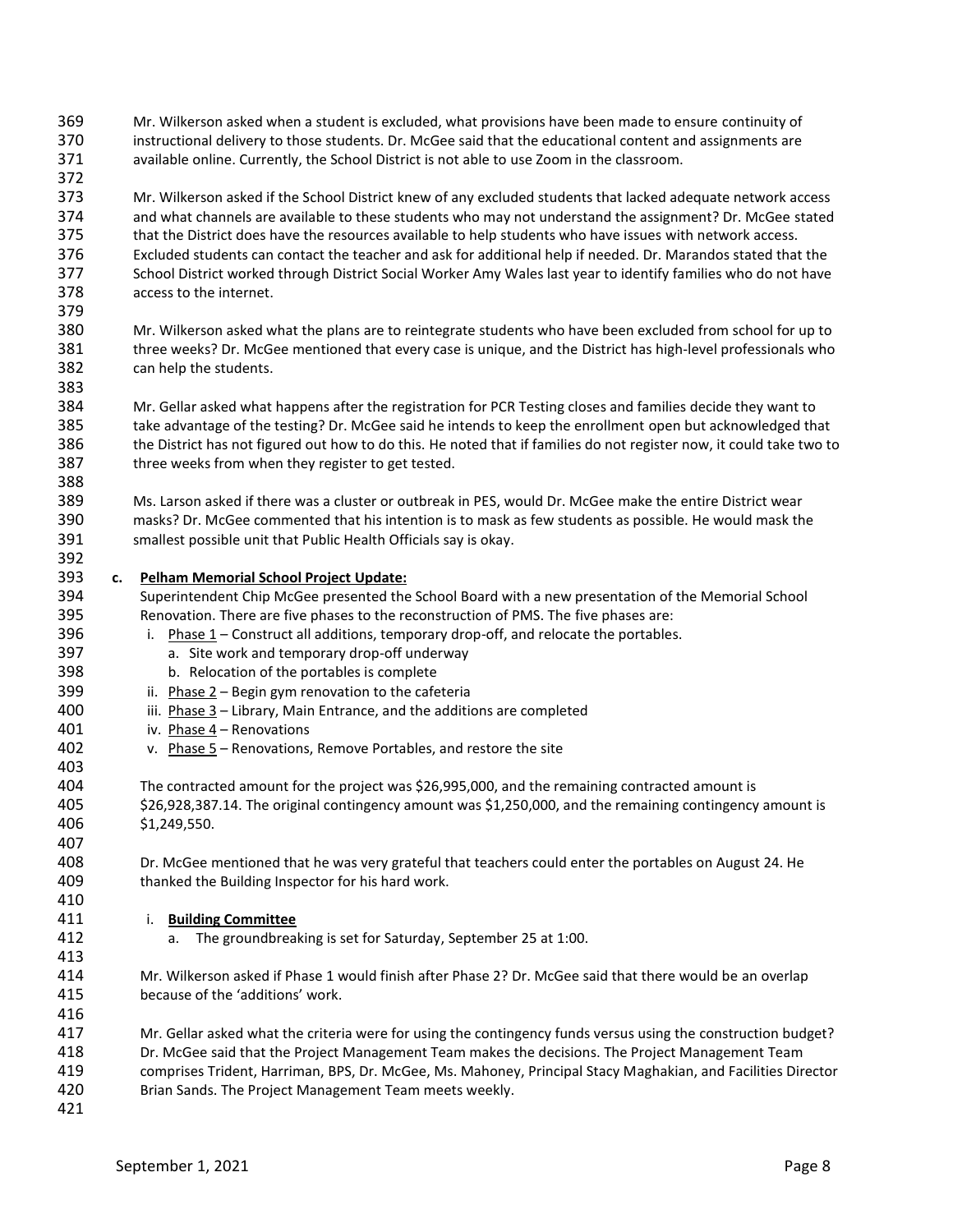| 422 | d. |      | Revised 2021-2022 Pelham School District Goals:                                                                |
|-----|----|------|----------------------------------------------------------------------------------------------------------------|
| 423 |    |      | Superintendent Chip McGee presented the Board with the Pelham School District Goals, and asked for their       |
| 424 |    |      | opinion.                                                                                                       |
| 425 |    |      |                                                                                                                |
| 426 |    |      | i. Goal 1 - Culture and Climate                                                                                |
| 427 |    |      | Chair Megan Larson mentioned that Culture and Climate would be the most difficult to measure.                  |
| 428 |    |      |                                                                                                                |
| 429 |    |      | ii. Goal 2 - Full-Day Kindergarten                                                                             |
| 430 |    |      | Ms. Larson said that the full-day Kindergarten is the most straightforward goal.                               |
| 431 |    |      |                                                                                                                |
| 432 |    |      | Ms. Greenwood asked Dr. McGee to confirm that the vote in March 2022 for a full-day Kindergarten               |
| 433 |    |      | would determine the goal's success. Dr. McGee confirmed that is how he would measure success.                  |
| 434 |    |      |                                                                                                                |
| 435 |    |      | iii. Goal 3 - Mathematics                                                                                      |
| 436 |    |      | Ms. Larson stated that Mathematics is a multi-year goal, and the School Board will meet in January 2022        |
| 437 |    |      | to discuss improving mathematics instruction.                                                                  |
| 438 |    |      |                                                                                                                |
| 439 |    |      | Mr. Gellar asked Dr. McGee to expand on the interim goals. Dr. McGee said that year one interim goal           |
| 440 |    |      | needs to be more operational, and the interim goals for years two and three would be more output-              |
| 441 |    |      | based.                                                                                                         |
| 442 |    |      |                                                                                                                |
| 443 | e. |      | <b>Policy Revision:</b>                                                                                        |
| 444 |    |      | <b>Policy Revision - First Reading:</b>                                                                        |
| 445 |    |      | The School Board reviewed the policies listed below.                                                           |
| 446 |    |      |                                                                                                                |
| 447 |    | i.   | Policy GADA - Employment References and Verification                                                           |
| 448 |    |      |                                                                                                                |
| 449 |    |      | ii. Policy GCQA - Reduction in Instruction Staff Work Force                                                    |
| 450 |    |      | Ms. Larson asked if Policy GCQA should include Preschool? Ms. Greenwood stated that Preschool falls            |
| 451 |    |      | under the Special Education section. She noted that if there were a reduction in force (RIF), Preschool        |
| 452 |    |      | would fall under the Special Education section. The Board discussed how the Preschool Teachers are             |
| 453 |    |      | classified and how they are certified to teach.                                                                |
| 454 |    |      |                                                                                                                |
| 455 |    |      | Mr. Wilkerson questioned the italicized 'from the CBA,' and Dr. McGee mentioned that the words would           |
| 456 |    |      | be removed.                                                                                                    |
| 457 |    |      |                                                                                                                |
| 458 |    | iii. | Policy GCCBC - Family and Medical Leave Act                                                                    |
| 459 |    |      | Dr. McGee mentioned that he would remove '900' from the Policy.                                                |
| 460 |    |      |                                                                                                                |
| 461 |    |      | <b>Policy Revision - Second Reading:</b>                                                                       |
| 462 |    |      | i. None                                                                                                        |
| 463 |    |      |                                                                                                                |
| 464 | 4. |      | <b>Board Member Reports:</b>                                                                                   |
| 465 |    | i.   | David Wilkerson - Mr. Wilkerson mentioned that he was at opening day for Teachers and provided                 |
| 466 |    |      | breakfast.                                                                                                     |
| 467 |    |      |                                                                                                                |
| 468 | 5. |      | Housekeeping:                                                                                                  |
| 469 | a. |      | <b>Adoption of Minutes:</b>                                                                                    |
| 470 |    |      | August 18, 2021 - School Board Meeting Public Minutes                                                          |
| 471 |    |      | Mr. Gellar motioned to adopt the Public Meeting Minutes of August 18, 2021; Mr. Wilkerson seconded the motion. |
| 472 |    |      |                                                                                                                |
| 473 |    |      |                                                                                                                |
| 474 |    |      |                                                                                                                |
|     |    |      |                                                                                                                |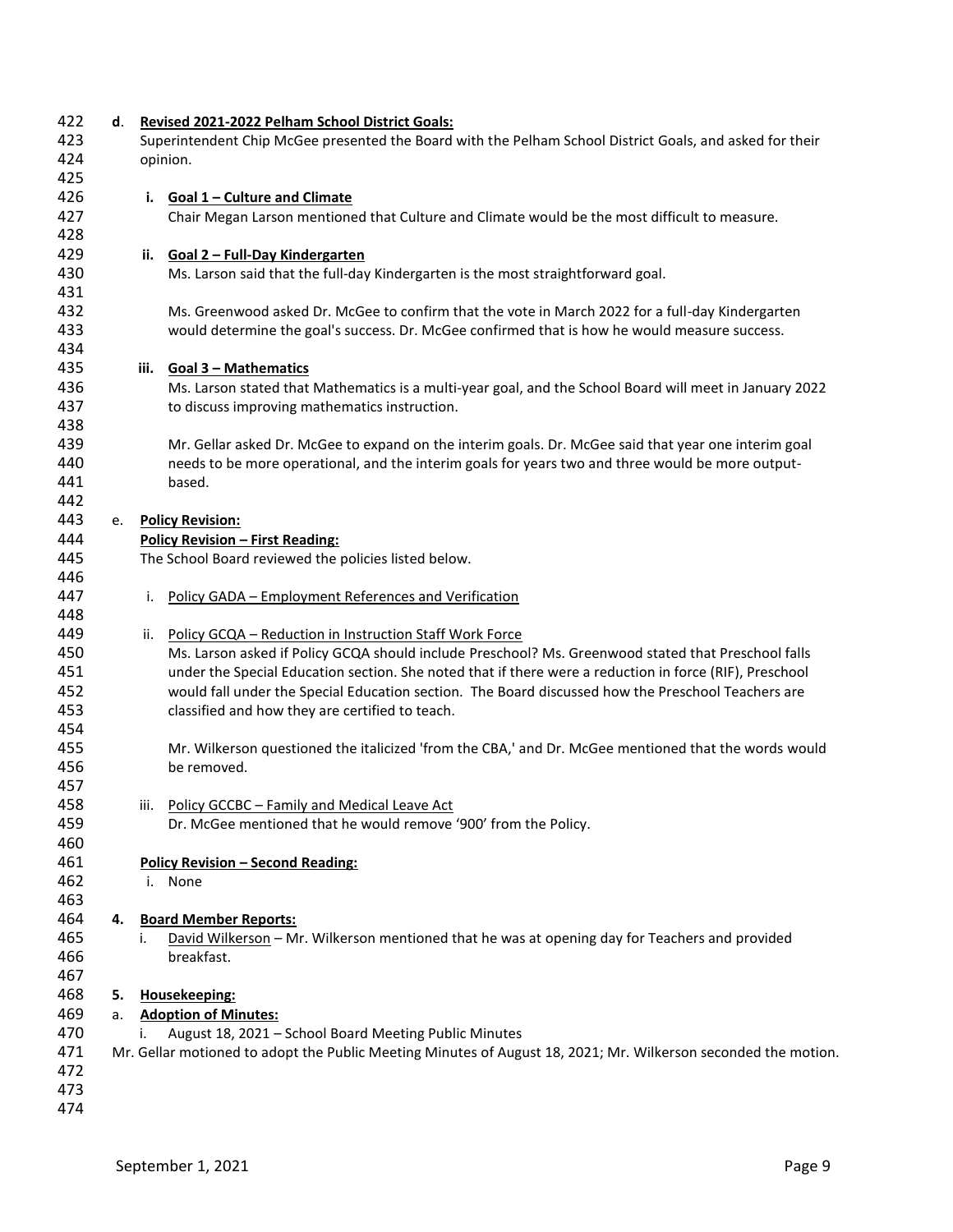| 475 | <b>Roll Call</b> |                                                       |                          |     |            |                                                                                                  |                                                                                                                |
|-----|------------------|-------------------------------------------------------|--------------------------|-----|------------|--------------------------------------------------------------------------------------------------|----------------------------------------------------------------------------------------------------------------|
| 476 | i.               | Megan Larson                                          |                          | Yes |            |                                                                                                  |                                                                                                                |
| 477 | ii.              | <b>Troy Bressette</b>                                 | $\overline{\phantom{a}}$ | Yes |            |                                                                                                  |                                                                                                                |
| 478 | iii.             | Thomas Gellar                                         |                          | Yes |            |                                                                                                  |                                                                                                                |
| 479 | iv.              | Darlene Greenwood                                     |                          | Yes |            |                                                                                                  |                                                                                                                |
| 480 | v.               | David Wilkerson -                                     |                          | Yes |            |                                                                                                  |                                                                                                                |
| 481 |                  |                                                       |                          |     |            |                                                                                                  |                                                                                                                |
| 482 | b.               | <b>Vendor and Payroll Manifests:</b>                  |                          |     |            |                                                                                                  |                                                                                                                |
| 483 | i.               | 205                                                   | \$516,487.50             |     |            |                                                                                                  |                                                                                                                |
| 484 | ii.              | <b>PAY205P</b>                                        | \$13,882.17              |     |            |                                                                                                  |                                                                                                                |
| 485 | iii.             | AP090121                                              | \$238,650.82             |     |            |                                                                                                  |                                                                                                                |
| 486 | iv.              | BFPMS02                                               | \$33,110.73              |     |            |                                                                                                  |                                                                                                                |
| 487 |                  |                                                       |                          |     |            |                                                                                                  |                                                                                                                |
| 488 |                  |                                                       |                          |     |            |                                                                                                  | Mr. Wilkerson made a motion to approve the Vendor and Payroll Manifests, as presented; Mr. Gellar seconded the |
| 489 | motion.          |                                                       |                          |     |            |                                                                                                  |                                                                                                                |
|     |                  |                                                       |                          |     |            |                                                                                                  |                                                                                                                |
| 490 |                  |                                                       |                          |     |            |                                                                                                  |                                                                                                                |
| 491 | <b>Roll Call</b> |                                                       |                          |     |            |                                                                                                  |                                                                                                                |
| 492 | i.               | Megan Larson                                          | $\overline{\phantom{a}}$ | Yes |            |                                                                                                  |                                                                                                                |
| 493 | ii.              | <b>Troy Bressette</b>                                 |                          | Yes |            |                                                                                                  |                                                                                                                |
| 494 | iii.             | <b>Thomas Gellar</b>                                  |                          | Yes |            |                                                                                                  |                                                                                                                |
| 495 | iv.              | Darlene Greenwood                                     |                          | Yes |            |                                                                                                  |                                                                                                                |
| 496 | ٧.               | David Wilkerson -                                     |                          | Yes |            |                                                                                                  |                                                                                                                |
| 497 |                  |                                                       |                          |     |            |                                                                                                  |                                                                                                                |
| 498 | c.               | <b>Correspondence &amp; Information:</b>              |                          |     |            |                                                                                                  |                                                                                                                |
| 499 | i.               | No Correspondence & Information                       |                          |     |            |                                                                                                  |                                                                                                                |
| 500 |                  |                                                       |                          |     |            |                                                                                                  |                                                                                                                |
| 501 | d.               | <b>Enrollment Report:</b>                             |                          |     |            |                                                                                                  |                                                                                                                |
| 502 | i.               |                                                       |                          |     |            |                                                                                                  | Ms. Larson mentioned that the Board had the September 1, 2021, Enrollment Report but added that the            |
| 503 |                  | numbers would not be official until October 1, 2021.  |                          |     |            |                                                                                                  |                                                                                                                |
| 504 |                  |                                                       |                          |     |            |                                                                                                  |                                                                                                                |
| 505 | ii.              |                                                       |                          |     |            |                                                                                                  | Mr. Gellar requested that next year the first Enrollment Report show what the enrollment numbers were          |
| 506 |                  | at the end of the prior school year.                  |                          |     |            |                                                                                                  |                                                                                                                |
| 507 |                  |                                                       |                          |     |            |                                                                                                  |                                                                                                                |
| 508 | e.               | <b>Staffing Updates:</b>                              |                          |     |            |                                                                                                  |                                                                                                                |
| 509 | i.               | Leaves:                                               |                          |     |            |                                                                                                  |                                                                                                                |
| 510 |                  | None<br>a.                                            |                          |     |            |                                                                                                  |                                                                                                                |
| 511 |                  |                                                       |                          |     |            |                                                                                                  |                                                                                                                |
| 512 |                  |                                                       |                          |     |            |                                                                                                  | Superintendent Chip McGee commented that it is always tough to have resignations late in the summer, and       |
| 513 |                  |                                                       |                          |     |            |                                                                                                  | Dr. McGee added that the Board is very fortunate with the new hires. Last year, the Board amended a practice   |
| 514 |                  | to nominate any position that requires certification. |                          |     |            |                                                                                                  |                                                                                                                |
| 515 |                  |                                                       |                          |     |            |                                                                                                  |                                                                                                                |
| 516 | ii.              | <b>Resignations/Retirements:</b>                      |                          |     |            |                                                                                                  |                                                                                                                |
| 517 |                  | Jason Pratt<br>1.                                     |                          |     | <b>PMS</b> | Teacher - Music                                                                                  |                                                                                                                |
| 518 |                  | Jennifer Johnston<br>2.                               |                          |     | <b>PES</b> | Title 1 Tutor                                                                                    |                                                                                                                |
| 519 |                  |                                                       |                          |     |            |                                                                                                  |                                                                                                                |
|     |                  | 3.<br>Anthony Bolduc                                  |                          |     | <b>PES</b> | Teacher-UA                                                                                       |                                                                                                                |
| 520 |                  |                                                       |                          |     |            |                                                                                                  |                                                                                                                |
| 521 |                  |                                                       |                          |     |            | Mr. Gellar motioned to accept the resignations, as presented; Mr. Wilkerson seconded the motion. |                                                                                                                |
| 522 |                  |                                                       |                          |     |            |                                                                                                  |                                                                                                                |
| 523 | <b>Roll Call</b> |                                                       |                          |     |            |                                                                                                  |                                                                                                                |
| 524 | i.               | Megan Larson                                          |                          | Yes |            |                                                                                                  |                                                                                                                |
| 525 | ii.              | <b>Troy Bressette</b>                                 |                          | No  |            |                                                                                                  |                                                                                                                |
| 526 | iii.             | Thomas Gellar                                         |                          | Yes |            |                                                                                                  |                                                                                                                |
| 527 | iv.              | Darlene Greenwood                                     |                          | Yes |            |                                                                                                  |                                                                                                                |
|     |                  |                                                       |                          |     |            |                                                                                                  |                                                                                                                |